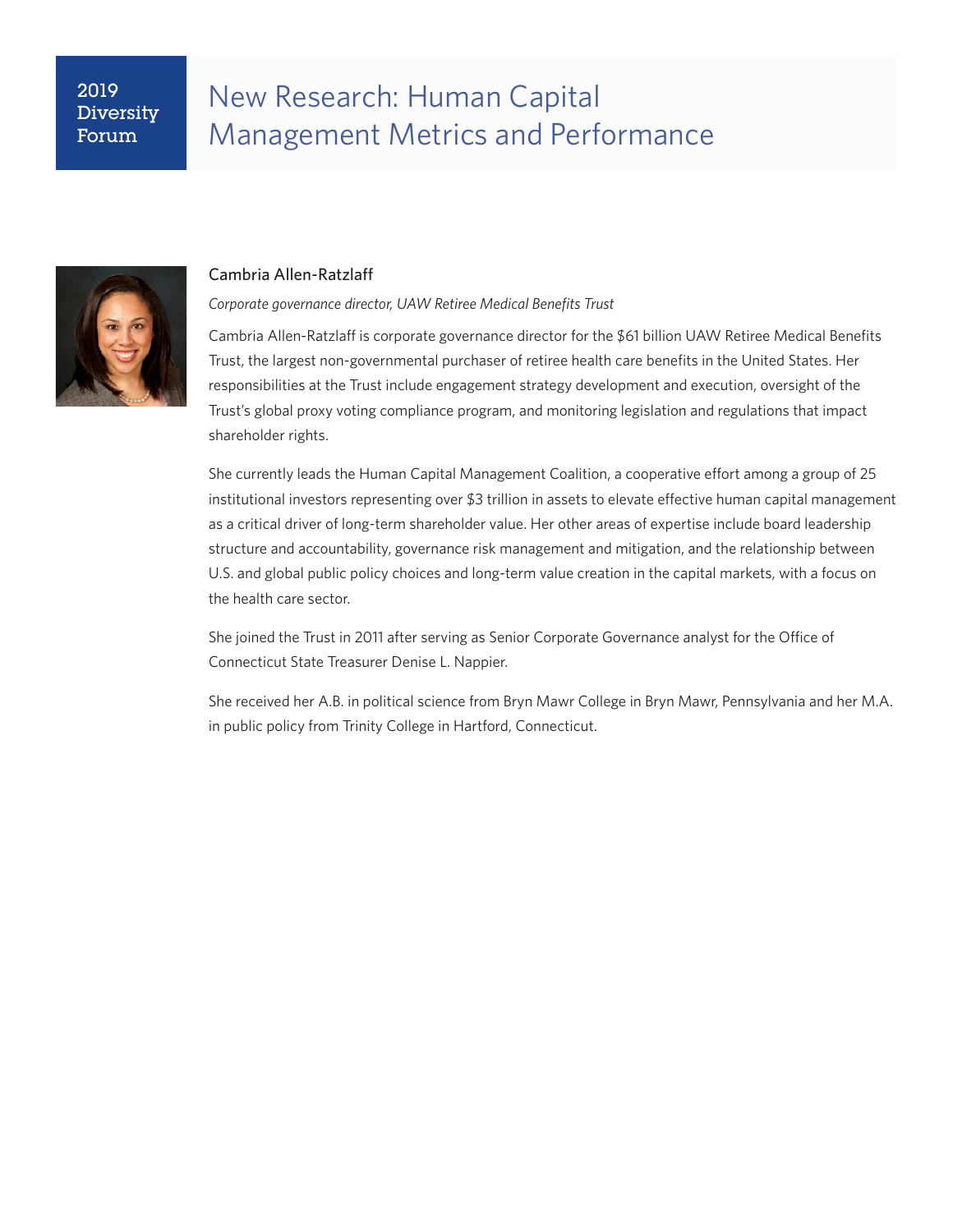## 2019 Diversity Forum

# New Research: Human Capital Management Metrics and Performance



### Erik Bradbury, CPA

#### *Partner, EY*

Erik Bradbury is a partner in EY's Financial Accounting Advisory Services Practice with over 15 years of experience serving some of EY's largest Global 360 clients.

He's currently focused on serving EY's largest Media and Entertainment and Life Sciences clients. He's at the forefront of finance transformation, assisting his clients in modernizing their finance functions, utilizing advancements in technology, improving their financial controls and processes, and in operationalizing new accounting standards. He has extensive technical and operational experience working with Fortune 500 organizations assisting them in all aspects of accounting and financial reporting, in addition to his years of public accounting providing him with a deep understanding of an effective system of financial policies and controls.

Erik served as a fellow at Financial Executives International (FEI) where he worked closely with a network of controllers from the largest and most respected companies in the Fortune 500. In this role, he developed the technical agenda, advised and educated members on current issues affecting their organizations, and organized their advocacy efforts. This unique opportunity gives Bradbury broad cross-industry perspective on controllership initiatives, challenges, and a key understanding of how they manage through disruption and change.

He's also a former National Office member of EY's Professional Practice Group where he served as a resident covering various technical accounting topics. During his time as a resident Bradbury assisted on numerous EY publications and firm consultations including notable publications on financing transactions and complex deal structures.

Erik's also a former member of the Consultative Advisory Group to the International Accounting Auditing Standards Board (IAASB).

Erik is a CPA in New York and a graduate of Brigham Young University.